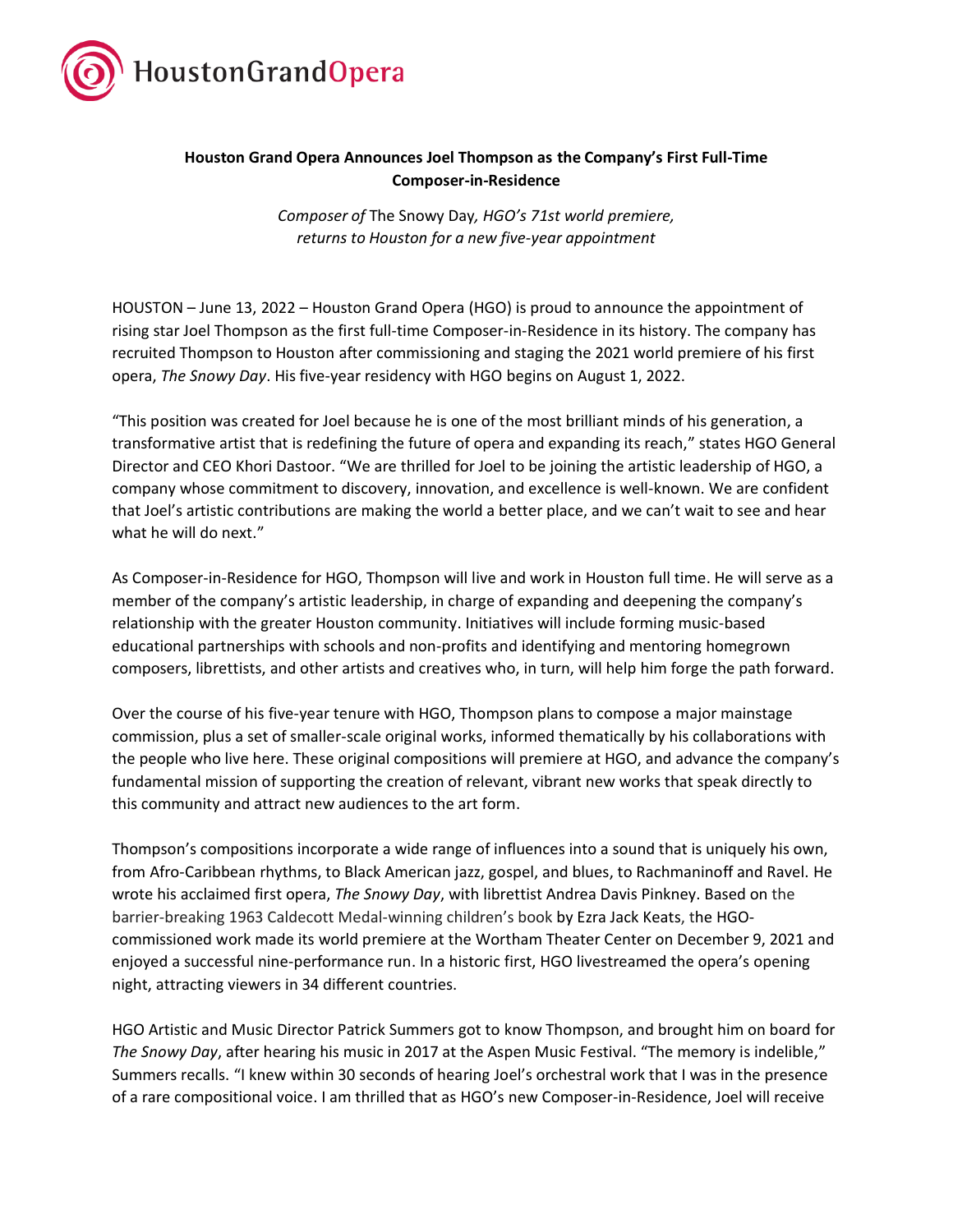HoustonGrandOpera

the support and resources that only this industry-leading company can provide, so that he can continue to expand his astonishingly prodigious gifts. I cannot wait to see what he creates when he returns to Houston to spend the next five years with HGO, which I am proud to say has become his home company."

In addition to *The Snowy Day*, Thompson is best known for the choral work, *Seven Last Words of the Unarmed,* which commemorates the lives of seven Black men killed at the hands of police or authority figures. *Seven Last Words* was premiered in November 2015 by the University of Michigan Men's Glee Club and Dr. Eugene Rogers and won the 2018 American Prize for Choral Composition; Thompson and Rogers won an Emmy Award for a documentary about the work in 2017. In August 2021 Thompson premiered a new work that sets the writings of James Baldwin to music at the Colorado Music Festival.

Thompson's works have been performed by esteemed ensembles such as the New York Philharmonic, Kansas City Symphony, Atlanta Symphony Orchestra, Tallahassee Symphony Orchestra, Atlanta Master Chorale, Los Angeles Master Chorale, and EXIGENCE. He recently joined the Metropolitan Opera/Lincoln Center Theater New Works commissioning program, established to foster leading talents in the field. Also a conductor, pianist, and educator, Thompson was born in the Bahamas to Jamaican parents before his family immigrated to the United States, living in Houston for a time before settling in Atlanta. He is currently a doctoral student at the Yale School of Music.

"This residency will provide me with an opportunity to do the things that matter to me most: creating music through community and creating community through music," says Thompson. "I'm especially excited to do this in partnership with HGO, the visionary company that has helped me launch my career in opera. I believe that opera can be a space for us to hold each other's stories and imaginations. HGO is giving me the chance to dream and to create works that I hope will be deeply meaningful to the community we will build together over the next five years."

HGO is funding the new position of Composer-in-Residence with generous support from the Mellon Foundation. A longstanding partner in the development of innovative world premieres and promising mid-career creatives, the Mellon Foundation invests in visionary artists and arts leaders whose practices catalyze change in our world.

HGO is committed to advancing the artform through new works. To date, the company has commissioned and produced 72 world premieres. For more information about Houston Grand Opera, visit [HGO.org.](http://www.hgo.org/)

# # #

## **About Houston Grand Opera**

Houston Grand Opera (HGO) is one of the largest, most innovative, and most highly acclaimed opera companies in the United States. HGO was the only American finalist for Opera Company of the Year in the 2019 International Opera Awards, and the only American company to be nominated twice. In fulfilling its mission to enrich our diverse community through the art of opera by creating, curating,